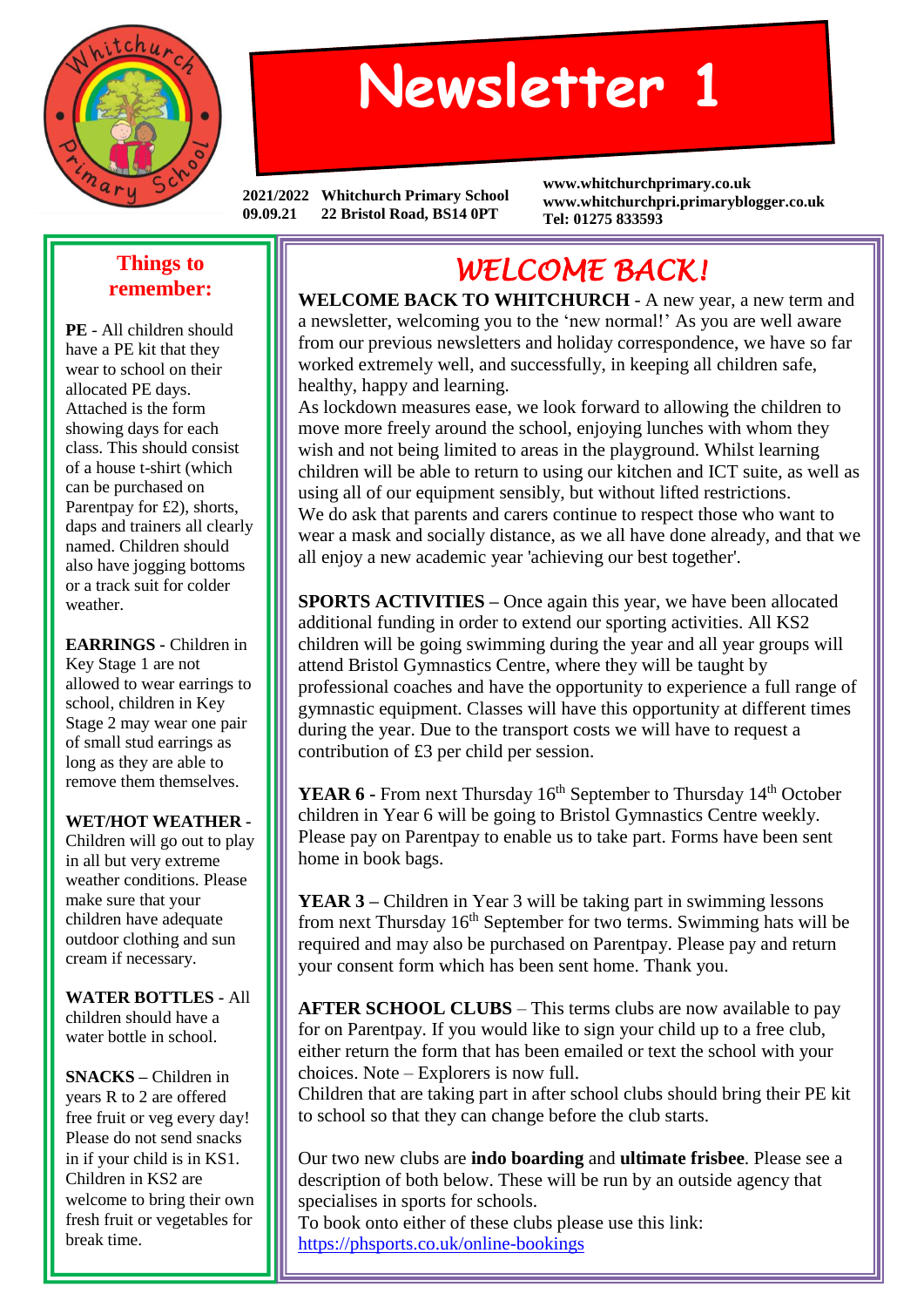**Indo Boarding -** An indo board is a wooden board (shaped similar to a skimboard) that is placed on either a balance cushion or once they have got the hang of it, a roller which they have to try and balance on. There are all sorts of tricks they can perform on the board and the club will allow the children to practice these safely.



Indo boarding can give your child a head start on training their balance,  $st_{\text{rel}}$ ,  $\alpha_{\text{rel}}$ ,  $\alpha_{\text{rel}}$ ,  $\alpha_{\text{rel}}$ ,  $\alpha_{\text{rel}}$ ,  $\alpha_{\text{rel}}$ ,  $\alpha_{\text{rel}}$ ,  $\alpha_{\text{rel}}$ ,  $\alpha_{\text{rel}}$ ,  $\alpha_{\text{rel}}$ ,  $\alpha_{\text{rel}}$ ,  $\alpha_{\text{rel}}$ ,  $\alpha_{$ whist having fun, this is the perfect club for your active child. Indo boarding is ideal for children that are just beginning to take part in team sports, board sports like surfing, skating, or snowboarding, martial arts, gymnastics, dance, cheer, motorsports or for the active children that just want to challenge themselves and have fun at their own pace.

**Ultimate Frisbee -** Ultimate frisbee is first and foremost, fun! It is an excellent way to participate in cardiovascular exercise, stay active, and children of all abilities can play**.** It will also help develop spatial awareness, balance, co-ordination, encourages teamwork and cooperation, builds self-confidence and is safe as it is a non-contact sport!

Children will play in teams against one another passing an ultimate frisbee to try and score points in end zones. The children will need to try and intercept passes to gain back possession. The club will teach the children all the skills required to play Ultimate Frisbee!

**PUPIL PREMIUM -** If you are receiving benefits, or are a low income earner, your child may be entitled to free school meals. If you are not sure, please apply online through the council website using this link [https://beta.bathnes.gov.uk/apply-free-school-meals.](https://beta.bathnes.gov.uk/apply-free-school-meals)

**MEDICAL CONDITIONS -** If your child has a medical condition for which there is a Health Plan this must be updated regularly, please check with the school office that our information is up to date and sign the plan. If your child's medical circumstances have changed, it is essential that you inform the school office immediately. If your child has an inhaler for asthma, an information form must be completed each term these are available from the office. Children in KS2 are expected to take responsibility for looking after their own inhalers but we need up to date information on record. Teachers in KS1 will look after children's inhalers but it is your responsibility to collect them at the end of each term and to ensure that medication is in date. We are a nut free school.

**YEAR 3** – Children in Year 3 are no longer entitled to free school dinners. Please ensure dinner money is paid on Parentpay in advance. Thank you.

**SCHOOL DINNERS –** Children in Years 3-6 should pay for school dinners in advance on Parentpay. The cost is £2.60 per meal.

**FRIENDS OF WHITCHURCH PRIMARY –** The PTA would like to welcome all new parents, carers and children to the school. Our first meeting of the school year will be on Tuesday 14th September at 6pm in the school hall and everyone is welcome.

Over the summer, the PTA has secured a £2000 donation from Whitchurch Village Council towards the upgrade of the playground equipment. We are very grateful for this very generous donation that will benefit the children at WPS. A huge thank you to the Village Council for these much needed funds.

We look forward to welcoming all parents, carers and children at events and to fundraising activities this year. The success of all our events and activities relies on your continued generosity and support.